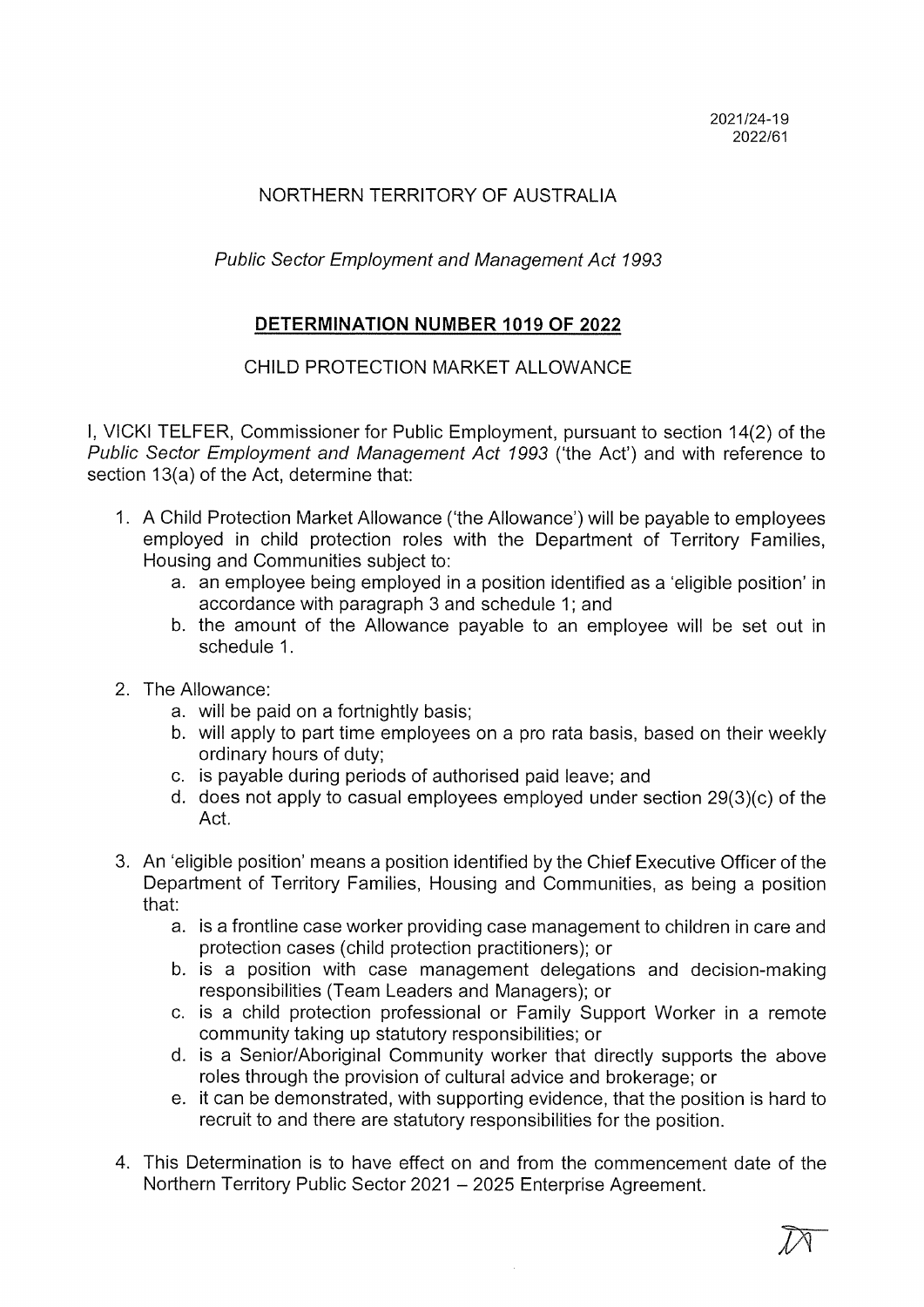5. This Determination will cease to have effect on the nominal expiry date of the Northern Territory Public Sector 2021 - 2025 Enterprise Agreement, or upon the commencement of a new enterprise agreement, whichever is the later.

Dated  $\rightarrow$  April 2022

 $\ddot{\phantom{a}}$ 

 $\overline{\mathcal{Q}}$ De  $\mathcal{O}$ 

VICKI TELFER PSM **Commissioner for Public Employment**